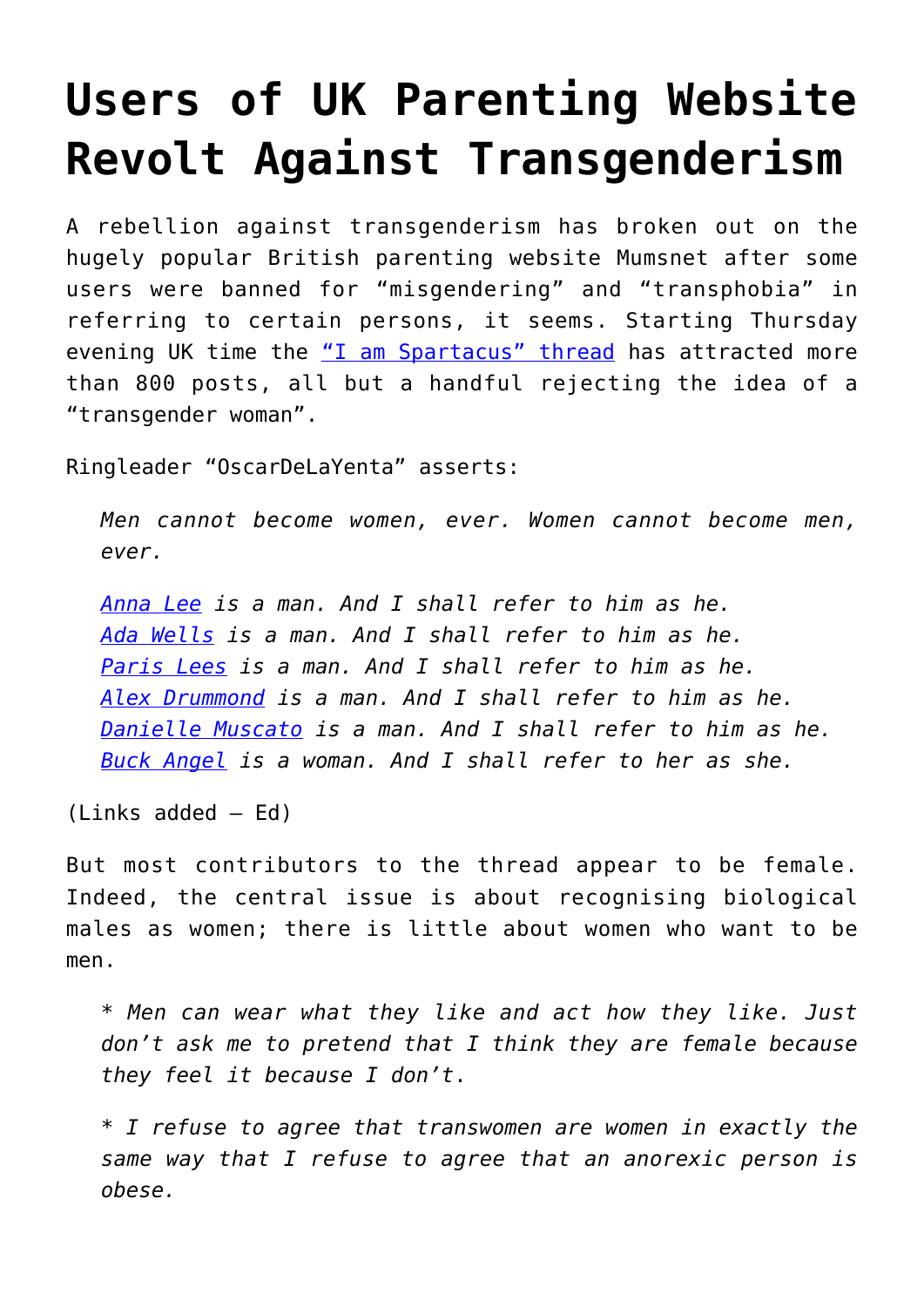*\* A person with a penis is not a woman. A penis is not female. And we should be allowed to say this.*

*\* Nothing a man can do can make them a woman.Nothing a woman can do can make them a man. He is a pronoun used to describe male, she a pronoun used to describe female. All of these statements are not transphobic ideology, but fact.*

As for pronouns, they are rejecting the term ["cis"](https://en.wikipedia.org/wiki/Cisgender) in droves.

The push-back against Mumsnet's PC line is fascinating. The site is very influential, with literally millions of users, and it is also very feminist. Feminists have been fighting gender identity and roles for decades. Then along comes trans ideology wanting to make "gender identity" everything. Wanting men posing as females to be included in the women's agenda. No way, say the feminist mums.

*\* As a woman with a daughter, I am horrified and terrified at the rapid demolition job being carried out on hard-won women's rights by mysogynistic men, who cannot be criticised because they have decided they are in fact women. And am even more horrified that I'm apparently not allowed to discuss it.*

*\* My 6 year old DD wears trousers and has short hair. She is not trans. She is not gender non-conforming or any of the other b…s… made up labels. She is female, a girl, and uniquely her.*

*\* Gender is a b..s… social construct. I wear pretty dresses and make up, and I like pink. I also do DIY, out-earn my husband and work in a male dominated environment. I am a woman with my own personality, likes and dislikes who refuses to be bound be gender expectations.* 

These mothers see the trend to "transition" young children as a distinct threat.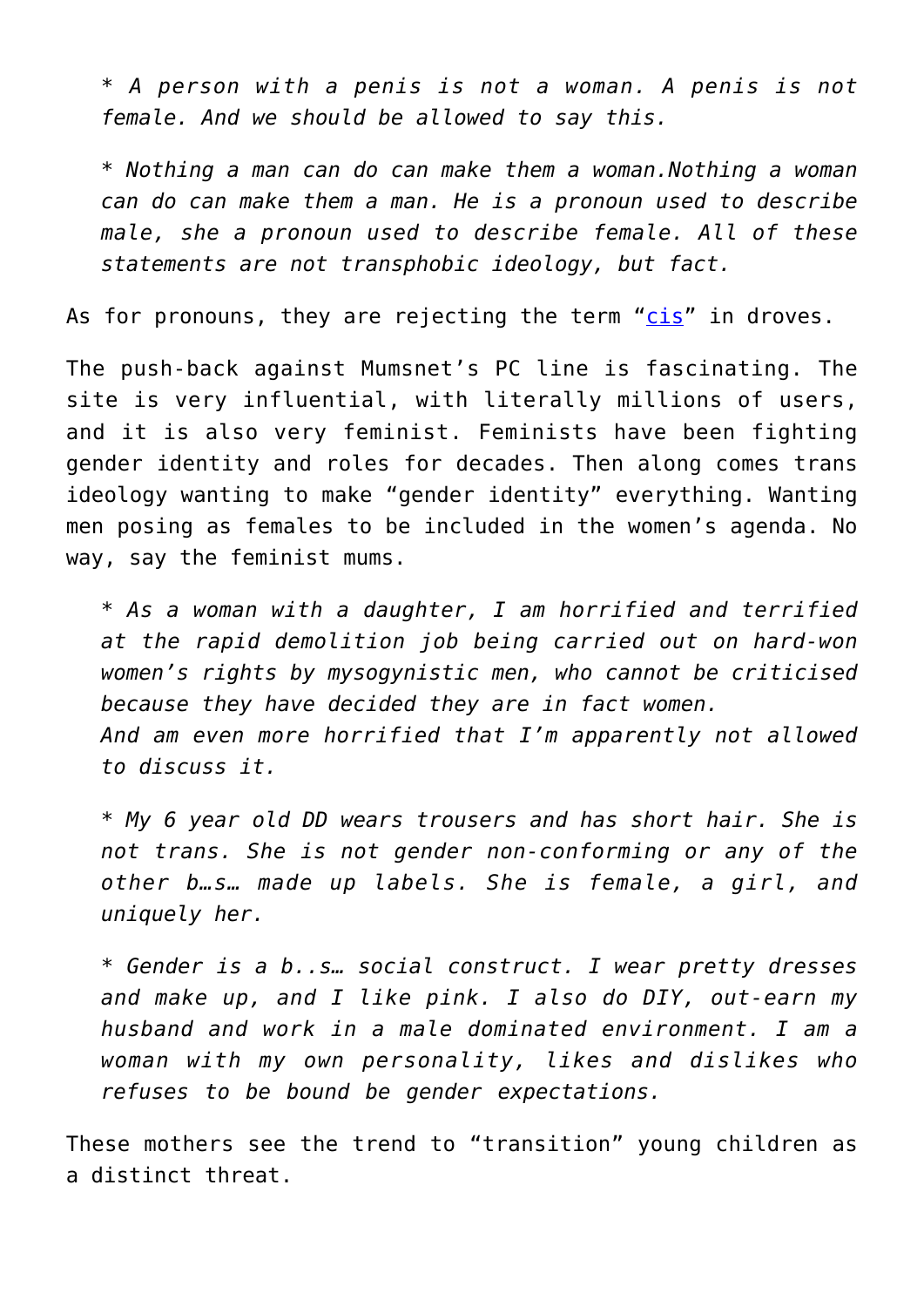*\* I don't agree in giving children hormones. Or chest binding.*

*\* …when I read a comment today on one of my (formerly) favourite 'bad mommy' blogs that said…'my transgender daughter will be going to kindergarten soon'… I felt a sudden urge to make like Kirk Douglas and say stop the train, stop this s…t, don't let this be inevitable. It's not … inevitable. Intelligent men and women know that THIS IS B.. S…*

And fathers:

*I am Basil and I am full of sorrow for the young people who will be given hormones which change their voices, body hair levels and muscle mass and have their breasts, testicles, wombs and penises surgically removed when they are too young to understand the long term effects of what they are doing. And full of disgust with the adults who have made this possible by refusing to listen to the still, small voice of reason they surely must have somewhere inside them.*

Women do not want biological males to invade their privacy:

*\* I have daughters and I will do everything I can to ensure that they do not inherit a society wherein men with penises who choose to call themselves women erode the right to safe, female-only spaces.*

*\* It should be OK for people to live how they choose. But it should also be ok for me to say that there is a fundamental biological difference between us, to say that I am a woman and you are a man and because of those innate differences I don't want to share a hospital ward, or a prison cell, or a domestic violence refuge with you. When we segregate by sex it is your genitals which make the difference, not your identity.*

*If you feel unsafe in male spaces because you have chosen to*